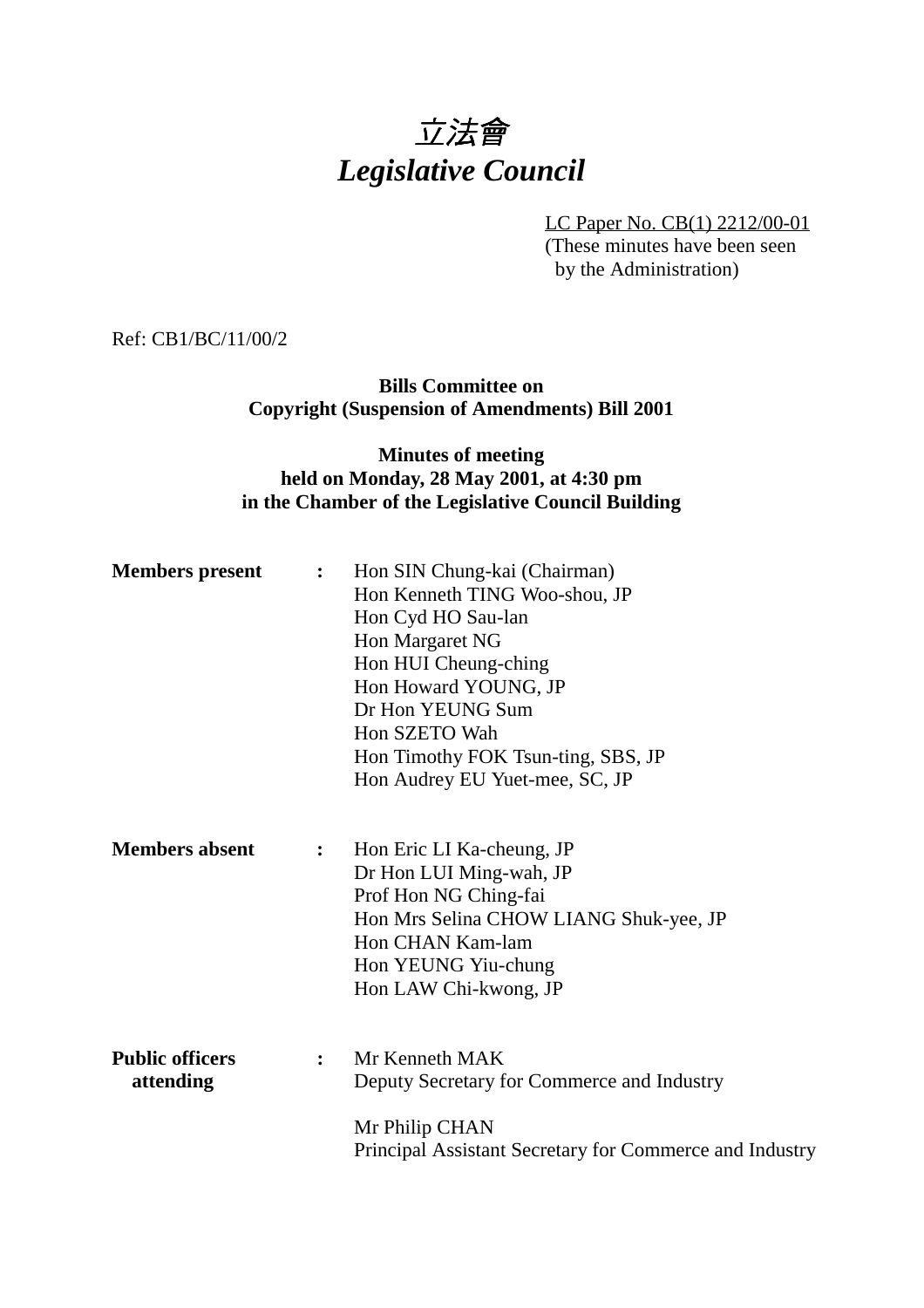|                            |              | Mr Peter CHEUNG<br>Deputy Director of Intellectual Property            |
|----------------------------|--------------|------------------------------------------------------------------------|
|                            |              | Ms Pancy FUNG<br><b>Assistant Director of Intellectual Property</b>    |
|                            |              | Mr Jeffrey GUNTER<br><b>Senior Assistant Law Draftsman</b>             |
|                            |              | Mr Michael LAM<br><b>Senior Government Counsel</b>                     |
|                            |              | Mr Vincent POON<br><b>Assistant Commissioner of Customs and Excise</b> |
| <b>Clerk in attendance</b> |              | : Mrs Florence LAM<br>Chief Assistant Secretary (1)4                   |
| <b>Staff in attendance</b> | $\mathbf{L}$ | Miss Anita HO<br><b>Assistant Legal Adviser 2</b>                      |
|                            |              | Mr S C TSANG<br>Senior Assistant Secretary (1)7                        |

#### **Meeting with the Administration**

(LC Paper Nos. CB(1) 1359/00-01(01) to (03))

Comparison with the copyright laws in other jurisdictions

The Chairman invited the Administration to brief members on the information paper on "Criminal provisions in seven jurisdictions on copyright protection for computer programs" (LC Paper No. CB(1) 1359/00-01(03)).

2. The Deputy Secretary for Commerce and Industry (DS/CI) said that a comparison of the criminal provisions of Hong Kong on copyright protection for computer programs with those of seven other jurisdictions had been done in response to members' request at the Bills Committee meeting held on 22 May 2001. Broadly speaking, the level of protection for computer programs in these jurisdictions, including Taiwan, Korea, Singapore, India, Japan, Germany and the United States, was comparable to that in Hong Kong. All these economies provided criminal sanction against the unauthorized reproduction of a computer program. In Taiwan, Korea, India and Japan, there was criminal sanction against the use of an infringing copy of a computer program for business purposes (in India for private use as well).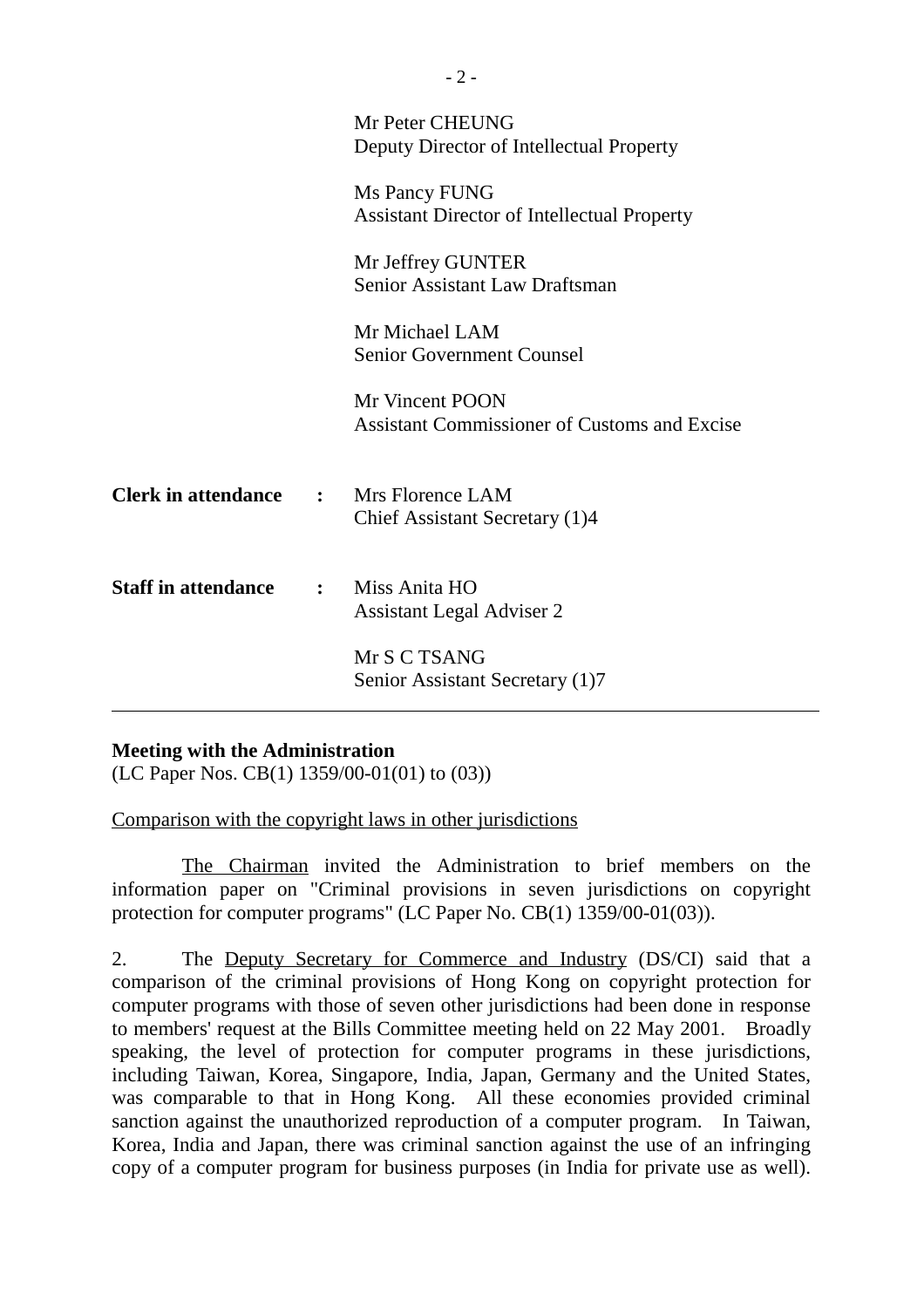The copyright protection legislation in Singapore was relatively less stringent in that a person committed an offence if he possessed an infringing copy of a computer program for the purpose of selling or distributing it, or made such an infringing copy for sale or hire.

3. Miss Margaret NG referred to the copyright legislation of the United States as set out in the Annex to the information paper and opined that the criminal provisions under the Copyright Ordinance in Hong Kong had a more extensive scope than those in the United States. In the United States, a person committed an offence if he willfully infringed a copyright for the purpose of commercial advantage or private financial gain or if he reproduced or distributed one or more copies of copyright works with a total retail value of more than US\$1,000. Thus the criminal liability was confined to circumstances where commercial gain or dealings were involved. However, with the enactment of the Intellectual Property (Miscellaneous Amendments) Ordinance 2000 (Amending Ordinance), the expression "in connection with any trade or business" had extended the scope of application to such an unacceptable extent that the possession of an infringing copy of a copyright work by non-commercial organizations would be a criminal offence.

4. Dr YEUNG Sum shared Miss Ng's view on the extensive scope of application of the criminal provisions brought about by the expression "in connection with any trade or business". He had reservations about the need for going beyond the requirement of the Agreement on Trade-Related Aspects of Intellectual Property Rights (TRIPS) to criminalize the possession of infringing copies. Ms Audrey EU added that a comparison of the criminal provisions against copyright piracy between jurisdictions would not be meaningful if the relevant defence provisions were not taken into account.

5. DS/CI explained that the term "reproduction" in the Copyright Law in the United States would include the reproduction of a pirated software program through installation in a user's personal computer. The criminal liability under this provision was even more stringent than that of the Amending Ordinance as it would cover the situation where a financial motive for copyright infringement was not apparent. He added that the copyright legislation in some jurisdictions, such as India and Korea, were found to be more stringent in terms of the criminal liability of copyright infringement. The information paper, however, only provided a brief analysis of the copyright laws in overseas jurisdictions because of time constraint. The Administration planned to conduct an in-depth comparison on the relevant legislation in other jurisdictions during the suspension period so that the merits of different copyright laws could be considered in the light of the circumstances in Hong Kong.

6. Mr HUI Cheung-ching asked whether any comparison had been made between different jurisdictions of the criminal provisions in relation to the infringement of copyright works in newspapers. In response, DS/CI said that the analysis made in the information paper did not cover the infringement of copyright works in newspapers as this was already included in the scope of suspension.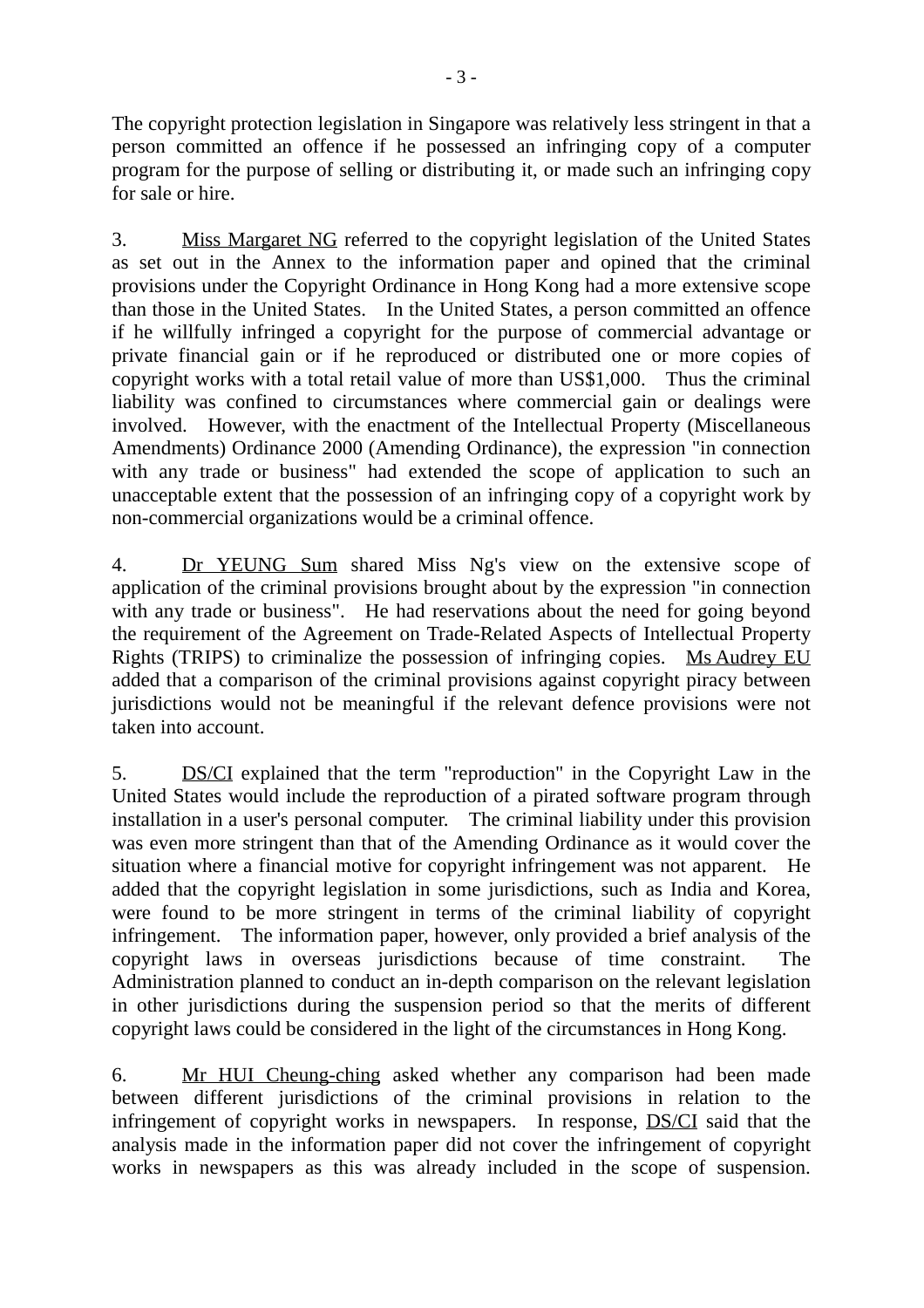Except for Korea which had more stringent provisions in respect of computer software piracy, there was no distinction on the level of protection given to different types of copyright works in the copyright legislation of the jurisdictions studied. He assured members that the Administration would study further the copyright laws in other jurisdictions in the formulation of a long-term solution to the problem.

#### Scope of suspension

7. Mr Kenneth TING welcomed the Administration's proposed Committee Stage amendment (CSA) in relation to the suspension of criminal provisions concerning the use of parallel-imported computer programs in business. At the same time, he sought clarification on the feasibility of relaxing the legal requirements on the sale and importation of these products through making amendments to the Copyright (Suspension of Amendments) Bill 2001 (the Bill).

8. DS/CI explained that as the Bill aimed to revert, with respect to all copyright works but subject to some exceptions, the key criminal provisions in the Copyright Ordinance to the position before the commencement of the Amending Ordinance, it would not be feasible technically to effect changes to the criminal provisions in the Copyright Ordinance which were outside the scope of the Amending Ordinance.

9. Ms Audrey EU pointed out that the views expressed by copyright owners organizations were diverse in relation to the categories of copyright works to be excluded from the scope of suspension. In addition, taking into account the complexity and the technical difficulties in drafting the provisions to exempt users of parallel-imported software in business from criminal liability, she cautioned that it would be unsafe to enact the Bill with the proposed exceptions. The expert advice of the legal profession was that a full suspension applicable to all types of copyright works would be preferable as a partial suspension would involve risks of inconsistencies in the application of the provisions.

10. Miss Margaret NG shared Ms EU's view on the extension of the scope of suspension to all types of copyright works. She drew members' attention to the submission from the Intellectual Property Committee of the Law Society of Hong Kong (LC Paper No. CB(1) 1378/00-01(03)) and pointed out that even the legal professionals had found that with the enactment of the Amending Ordinance and the proposal of the Bill, the criminal liability in respect of the possession of infringing copies was confusing and difficult to understand. In view of the inadequate understanding of copyright issues among the Hong Kong public, the implementation of the provisions in the Amending Ordinance was untimely. Hence, a full suspension would allow more time for the Administration to sort out the long-term solutions to the related problems. Moreover, she requested the Administration to review the scope of application of the expression "in connection with any trade or business". She invited members to refer to the submission from the Hong Kong Reprographic Rights Licensing Society (LC Paper No. CB(1) 1378/00-01(04)), which set out its objection to the Bill and its suggestion of narrowing the scope of criminal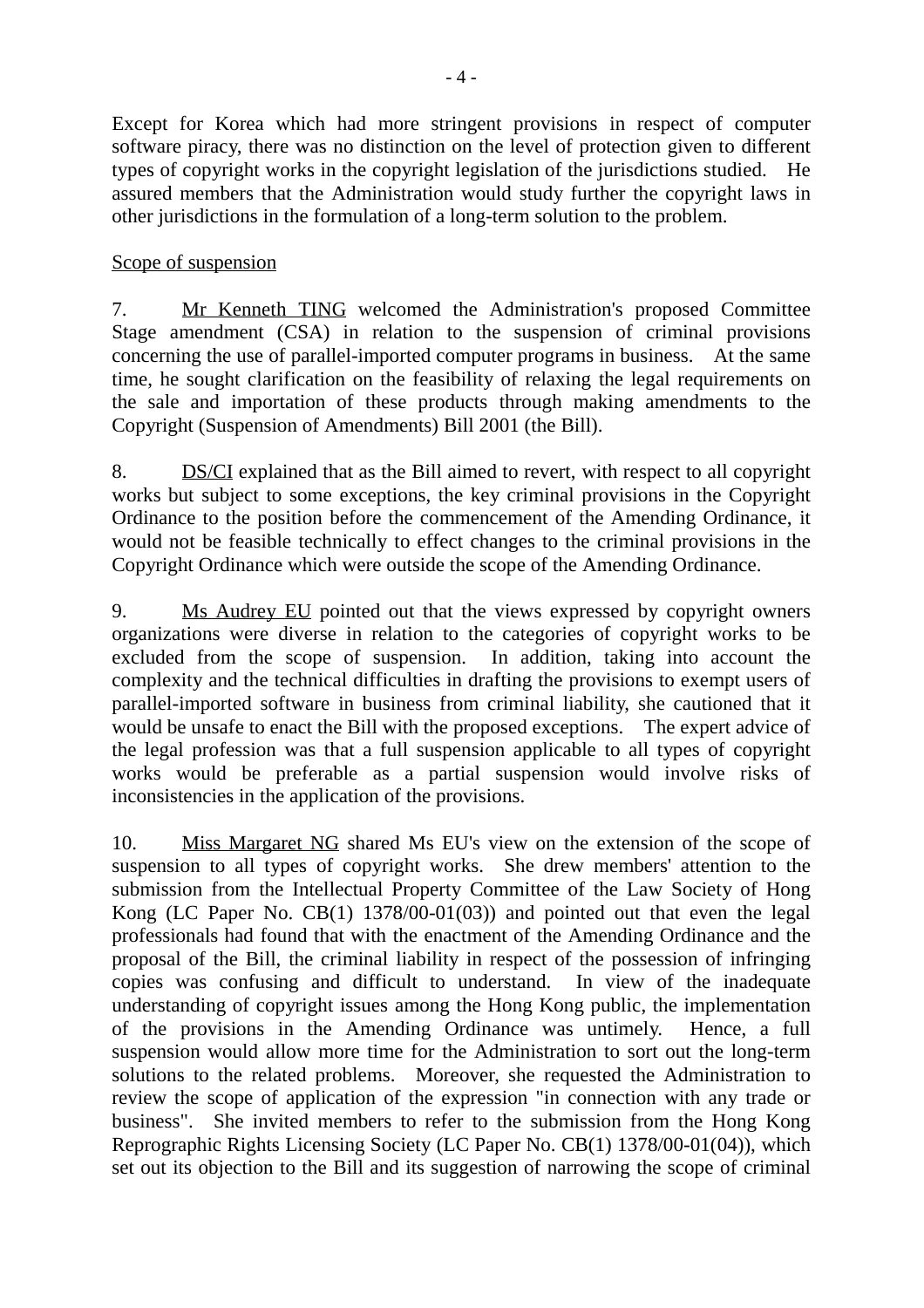provisions by suspending the expression "in connection with any trade or business" in relevant provisions of the Amending Ordinance.

11. Ms Cyd HO supported the proposal of suspending the application of the Amending Ordinance to the key criminal provisions in the Copyright Ordinance in respect of all types of copyright works. She opined that the complexity involved in effecting the exception might result in more confusion in the interpretation of the Copyright Ordinance and this would be against the original intent of the Bill, which was to alleviate public concern on the criminal liability in the use of copyright works. She urged the Administration to put more emphasis on the social and educational aspects in strengthening the protection of copyright in the territory.

12. DS/CI said that different views had been put forward by the deputations in respect of the scope of copyright works to be excluded from the suspension. In general, copyright users supported the suspension while some copyright owners , such as those in the publication industry and the television broadcasting industry, preferred to restrict the scope of suspension for better protection of their rights. He explained that the Amending Ordinance was aimed at strengthening the criminal provisions against copyright piracy in the course of business for all categories of copyright works. Nevertheless, in response to the wide public concern over the criminal liability of ad hoc copying for information dissemination or educational purposes, the Bill was proposed as an interim measure, to suspend the application of the Amending Ordinance to the key criminal provisions in the Copyright Ordinance subject to certain exceptions. The copyright works excluded from the suspension generally had substantial commercial value and normally were not "information" disseminated in enterprises or schools. Moreover, the piracy of these works in Hong Kong and elsewhere was rampant. He disagreed with Miss Margaret NG that the Law Society of Hong Kong was opposed to the exception of some copyright works from the suspension. Instead, it proposed that the relevant provisions under clause 2(2) of the Bill should be simplified, so that the drafting would be clearer.

13. As to the suggestion of suspending the expression "in connection with any trade or business", DS/CI explained that the Administration was of the view that the deletion of this expression would give rise to some other new problems. For example, the Government had publicized over the past six months that the cases which fell within the ambit of the Amending Ordinance would involve criminal liability. Deletion of the expression might create confusion among the public.

14. The Chairman drew members' attention to the table which summarized the deputation's views and the Administration's responses at LC Paper No. CB(1) 1359/00-01(02).

15. Miss Margaret NG had reservations about the Administration's view that the majority of the deputations were in support of the Bill. She pointed out that although the deputations had stated their position and expressed their concerns, most of them had not made any detailed suggestions or comments on the content or the drafting of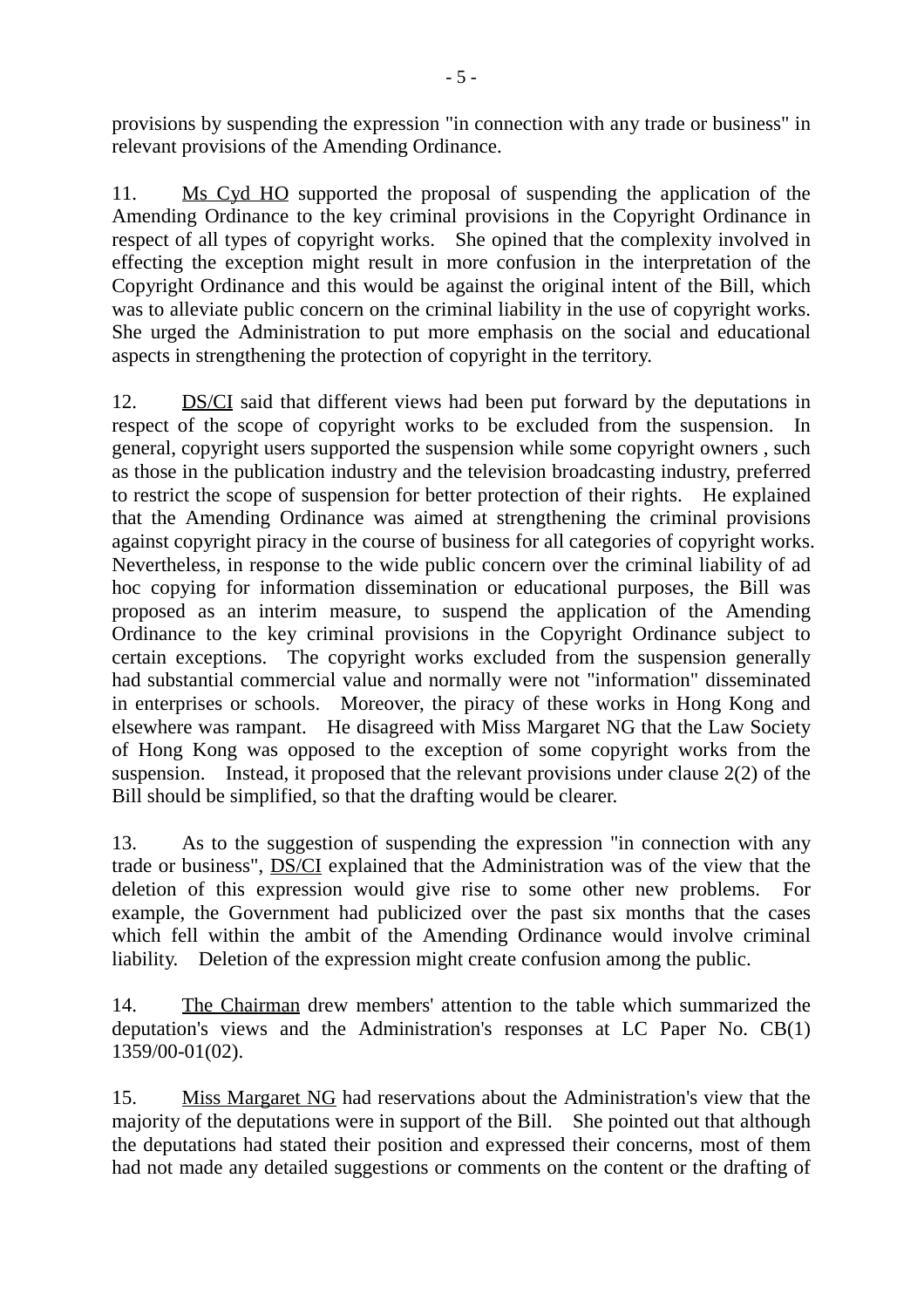the Bill. She opined that a full suspension of application of the Amending Ordinance to all types of copyright works would not be against the majority views as there had not been any consensus on the categories of works to be excepted.

16. DS/CI said that some organizations, such as the Hong Kong General Chamber of Commerce and the Business Software Alliance, had clearly indicated their support to the Bill as well as the categories of copyright works to be excluded from the suspension. As for the television broadcasting industry, it was in fact seeking to narrow the scope of the suspension so that all television programmes would be excluded from the suspension. Therefore, the full suspension of all copyright works would be contradictory to the views of these deputations.

#### Other concerns on the drafting of CSA

17. In response to Ms Audrey EU's enquiry on the propriety of some new terms used in the Bill, such as "predominant", the Assistant Legal Advisor (ALA) said that there were inconsistencies in the terms used in the Bill and the Amending Ordinance. She urged the Administration to provide detailed examples of the cases which would fall within the scope of suspension so that the public could fully understand the criminal liability under the Amending Ordinance after the suspension.

18. DS/CI replied that the Administration had tried to adopt the terms used in the Copyright Ordinance in the drafting of the Bill except in cases where new concepts were introduced. He assured members that detailed consideration had been given to the drafting of the Bill to address the technical issues involved. He agreed that more publicity and public education on the legislation relating to the protection of intellectual property rights had to be done. The Administration would arrange for the distribution of information sheets on "frequently asked questions" to explain to the public the legal impact of the suspension.

19. The Deputy Director of Intellectual Property supplemented that the provisions in the Copyright Ordinance were in line with the international requirements on copyright protection. The drafting of the Copyright Ordinance was done with reference to the terms and expressions commonly used internationally in the context of intellectual property protection. As to the term "predominant" proposed for clause 2 (2)(c) in CSA, he pointed out that this term was not new and had been used in section 35 of the Copyright Ordinance.

Clause-by-clause examination of the Bill

# *Clauses 1 and 2(1)*

20. Members noted the content of the clauses.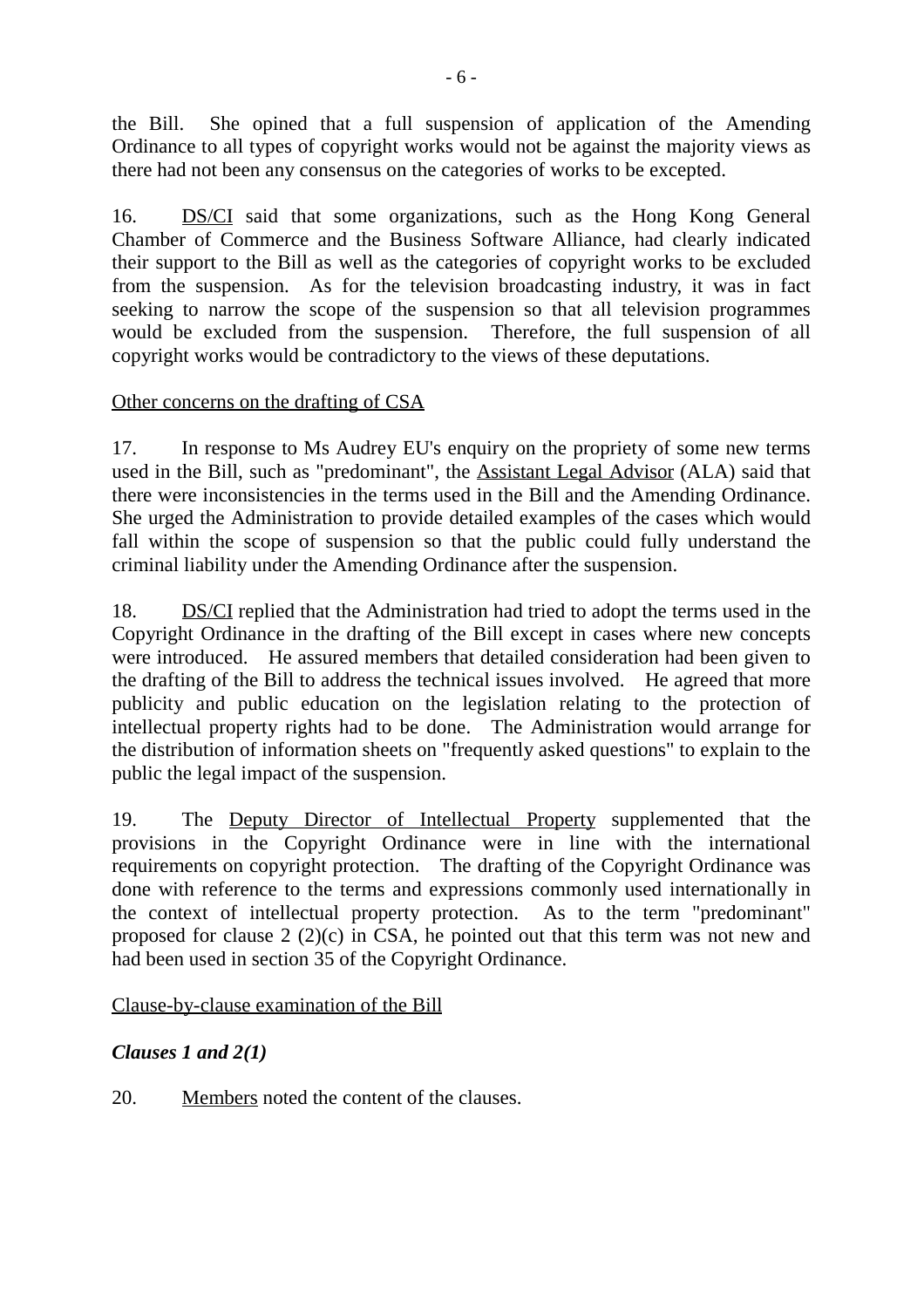#### *Clause 2(2)*

21. Miss Margaret NG objected to the provisions under clause 2(2) as she was opposed to the arrangements of excluding some copyright works from the scope of suspension.

#### *Subclause (2)(a)*

22. Members noted the content of the subclause.

#### *Subclause (2)(b)*

23. Mr Timothy FOK referred to the joint submission from the television broadcasting industry (LC Paper No. CB(1) 1378/00-01(02)). He urged the Administration to consider the request of the industry to include all television programmes in the scope of the exception. He had doubts as to the need for classifying these programmes into "drama" and "non-drama" programmes, as this would result in uncertainty, confusion and unfairness in the copyright protection for the television broadcasting industry.

24. Ms Audrey EU also pointed out that the classification between "drama" and "non-drama" television programmes was an inappropriate attempt to assess the commercial value of different types of programmes. She felt that there was no urgent need for excluding television dramas from the suspension as the reproduction of these programmes other than for personal and domestic entertainment was already a criminal offence before the enactment of the Amending Ordinance.

25. DS/CI responded that the Administration had considered the views of the television broadcasting industry. However, it was of the view that television dramas should be excluded from the scope of suspension because of the rampant piracy of these products and that these were not normally used for information dissemination or teaching purposes. The Administration had no intention to undermine the commercial value of "non-drama" programmes. The reproduction of these programmes for sale was already a criminal offence under the Copyright Ordinance even before the Amending Ordinance came into effect.

#### *Subclause (2)(c)*

26. Members noted the content of the subclause.

# *Subclause (2)(d)*

27. The Principal Assistant Secretary for Commerce and Industry invited members to note the proposed CSA to subclause (2)(d), replacing the original subclause in the Bill by three new clauses i.e. 2A, 2B and 2C to exempt the use of legitimate copies of parallel-imported computer programs in business from criminal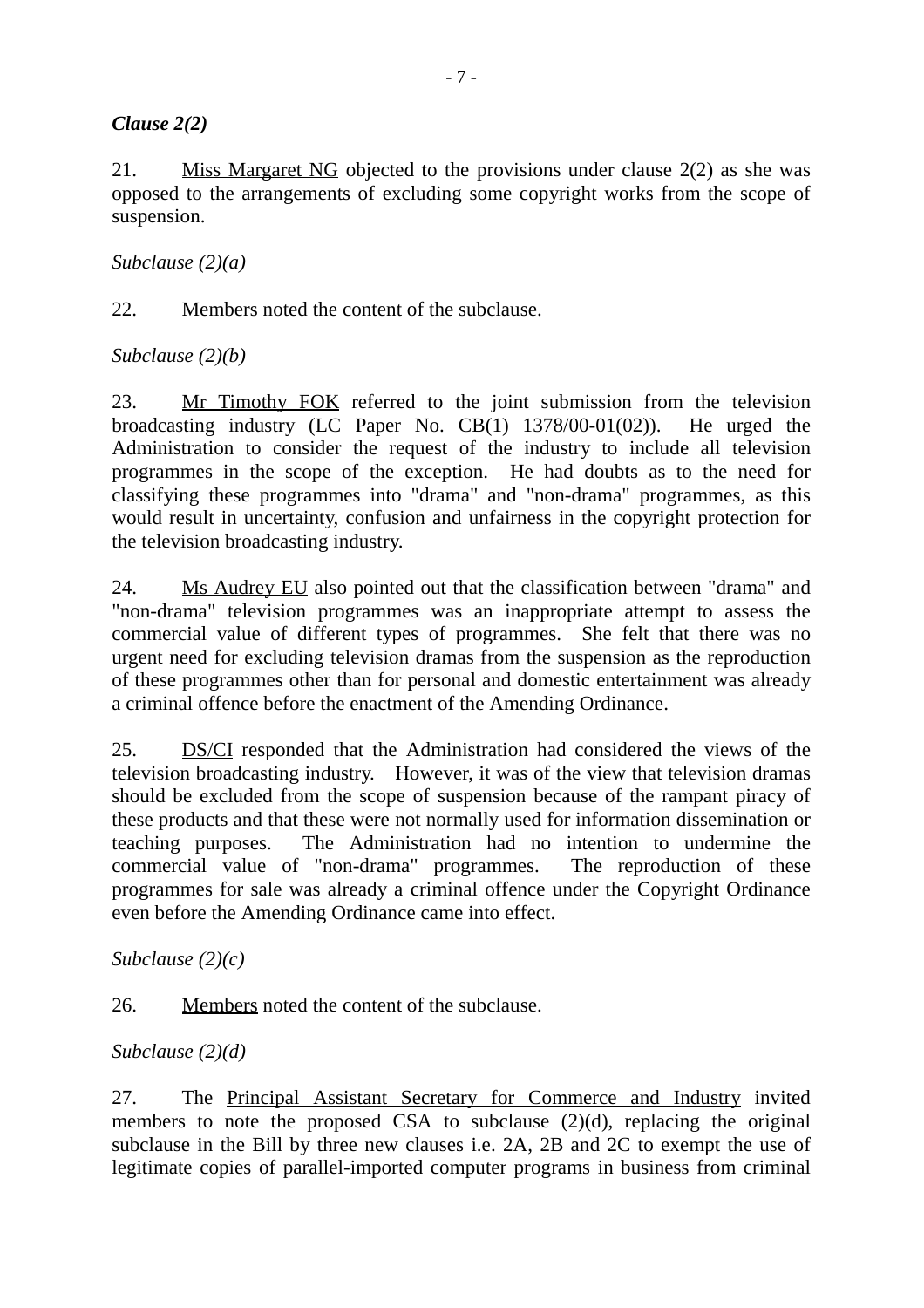liability. A new clause i.e. 2D was also proposed to provide for the suspension of criminal liability for the possession of an infringing copy of a computer program in a printed form and copies of associated computer program technically required for viewing or listening of a copyright work by a member of the public to whom the copy of the work was made available.

28. In response to Ms Audrey EU's question on the circumstances under which the provision under clause 2C(b) would be applied, DS/CI said that the clause adopted the substance of section 35(9) of the Copyright Ordinance. In countries or territories where there was no or very low level of copyright protection (for example, extremely short duration of copyright), copies of a computer program lawfully made there might not have any real difference from pirated goods in view of the limited extent of copyright protection. In this connection, the Amending Ordinance would continue to apply.

29. Mr Kenneth TING sought information on the defence provided to those copyright users who had no knowledge of the level of copyright protection in the country or territory where the copy of a computer programme was made. DS/CI said that defence provisions were given under the Copyright Ordinance. The defendant could defend himself by proving that he did not know or have reason to believe that the copy was an infringing copy.

30. Ms Audrey EU appreciated the difficulties involved in drafting the technical provisions in clause 2D(b), taking into account the time constraint. However, she had doubts as to whether the clause could achieve the intended legal effect as the drafting was too complicated. DS/CI admitted that the drafting of the clause was technical and rather complicated in structure. To ensure consistency and to facilitate understanding of the provisions, the Administration had adopted the concepts and the terms currently used in section 65 of the Copyright Ordinance in drafting the clause.

# *Clause 2(3)*

31. Members noted the proposed CSA to the clause, which was a technical amendment in relation to clause 2D.

# *Clause 3*

32. Members noted the content of the clause.

# *Explanatory Memorandum*

33. Members noted the content of the explanatory memorandum.